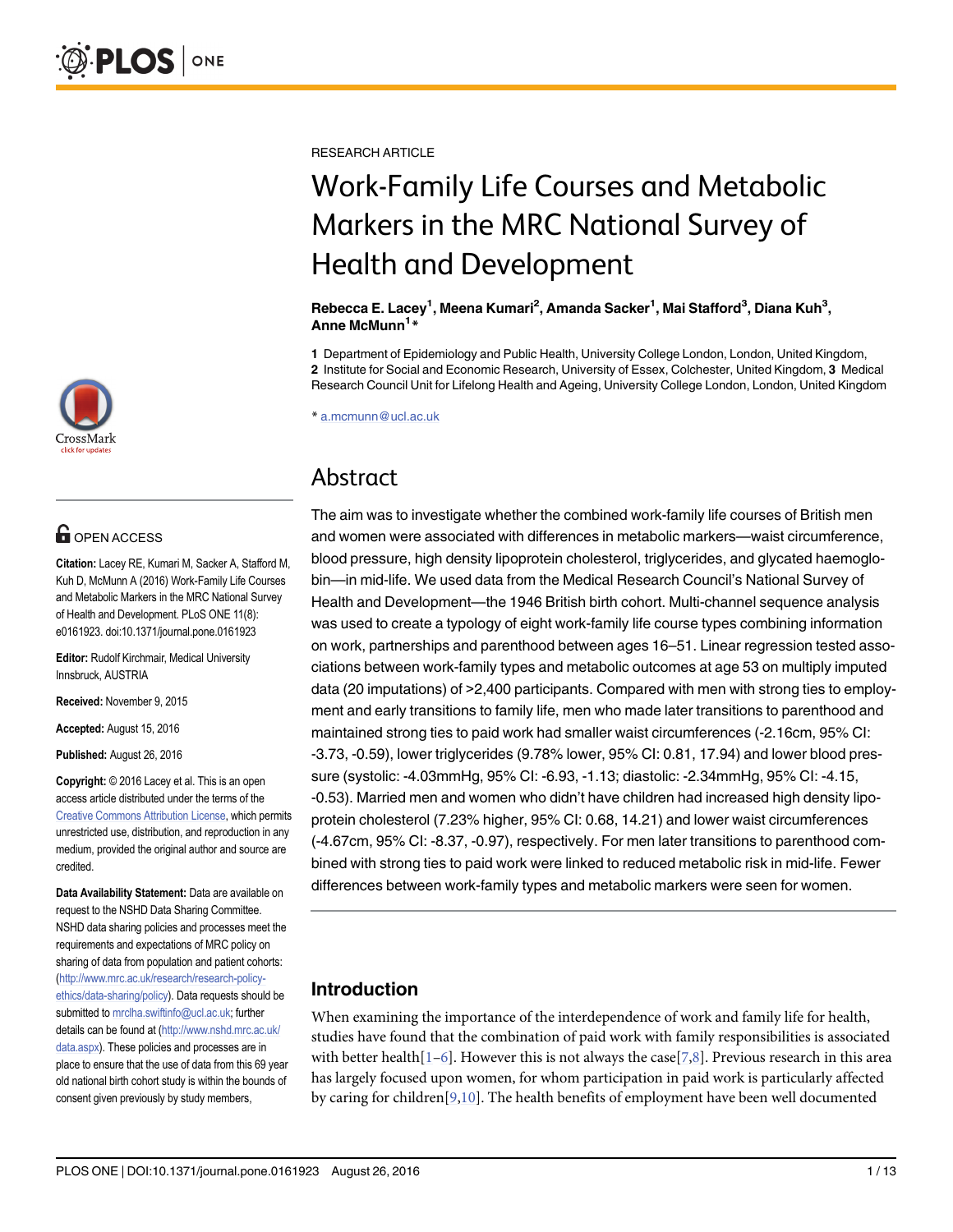<span id="page-1-0"></span>

complies with MRC guidance on ethics and research governance, and meets rigorous MRC data security standards.

Funding: This work was supported by the European Research Council starter [\(https://erc.europa.eu/](https://erc.europa.eu/)) grant (PI: Anne McMunn, grant number ERC-2011- StG\_20101124). RL's time on this study was also supported by the above grant. AS and MK's time on this project was partially supported by the UK Economic and Social Research Council's [\(http://www.](http://www.esrc.ac.uk/) [esrc.ac.uk/\)](http://www.esrc.ac.uk/) International Centre for Life Course Studies in Society and Health (grant number ES/ J019119/1). The Medical Research Council National Survey of Health and Development is supported by the UK Medical Research Council (MRC) [\(http://www.](http://www.mrc.ac.uk/) [mrc.ac.uk/](http://www.mrc.ac.uk/)) through core funding to the MRC Unit for Lifelong Health and Ageing at UCL (MC\_UU\_12019/ 1). DK and MS's time was supported by the UK Medical Research Council (MC\_UU\_12019/4, MC\_UU\_12019/5). The Medical Research Council provided funding for the collection of data involved in this study. The European Research Council and Economic and Social Research Council played no role in the study design, data collection and analysis, decision to publish or preparation of the manuscript.

Competing Interests: The authors have declared that no competing interests exist.

[\[11,12\]](#page-10-0). Also, married people tend to live longer, and report better health, than those who are not married $[13-17]$  $[13-17]$  $[13-17]$  $[13-17]$  $[13-17]$ , a difference that is starker for men. The timing of key life course events, such as the transition to parenthood, are likely to be important for health, with previous work showing that early parenthood is associated with increased cardiovascular risk[\[18\]](#page-10-0) and mortal-ity[[19](#page-10-0)]. This may be particularly disadvantageous for health when combined with weak ties to paid work and partnerships[[20](#page-11-0)]. Existing research into the importance of the combination of work and family life for health has been limited through the exclusion of men from analyses, the use of data on social roles from only one or two time points, and the reliance on subjective measures of health. Also the potential of early life factors, such as selection by health and socioeconomic factors, to influence work-family life courses and subsequent health has been little investigated.

Work-family life courses are thought to influence later health through biological and beha-vioural stress processes[[21](#page-11-0)]. For instance, the multiple demands of combining paid work with parenting have been linked to poorer health in early studies[[8\]](#page-10-0). However, more recent work has shown that weak ties to paid work and marriage, as well as early transitions to parenthood, are more often linked to increased physiological stress[[11](#page-10-0),[14](#page-10-0)[,20\]](#page-11-0). Part of this stress response might operate directly through altered physiological functioning (e.g. hypothalamo-pituitaryadrenal axis dysregulation and sympathetic-adrenal-medullary activation). More specifically, cortisol has also been shown to bind to glucocorticoid receptors on adipocytes in visceral fat, which can lead to triglyceride build up in visceral adipose tissue and hence increased central adiposity[[22](#page-11-0)]. In turn visceral adiposity is pro-inflammatory, releasing cytokines such as interleukin-6 and tumour necrosis factor-α, resulting in changes in glucose and lipid metabolism and in the development of insulin resistance[[23\]](#page-11-0). Mediation through differences in socioeco-nomic position[[24](#page-11-0)], or an uptake, maintenance or increase in risky health behaviours[[25](#page-11-0)–[27\]](#page-11-0), such as smoking, problem alcohol consumption and low physical activity levels, are also likely to play a role in explaining associations between work-family life courses and metabolic markers.

This paper focuses upon metabolic markers, which are known to be important indicators of insulin resistance, operating upstream from type II diabetes and cardiovascular disease[\[28](#page-11-0)–[30\]](#page-11-0). We used a British birth cohort to characterise combined work and family life courses of both men and women using multichannel sequence analysis. These work-family life courses were then related to metabolic markers (waist circumference, blood pressure, high density lipoprotein (HDL) cholesterol, triglycerides, glycated haemoglobin  $(HbA_{1c})$  in mid-life thought to mediate the association between stress and later health. The hypothesis was that strong ties to paid work and to partnership in combination with later transitions to parenthood would be associated with reduced metabolic risk (e.g. smaller waist circumference). The importance of early life circumstances in setting people onto more disadvantaged work-family life courses was also assessed. Finally, the potential mediating role of adult socioeconomic position and health behaviours were evaluated.

# Methods

#### Data

This study used the UK Medical Research Council's National Survey of Health and Development (NSHD), also known as the 1946 British birth cohort. The study received Multi-Centre Research Ethics Committee approval and written informed consent was provided by participants[\[31\]](#page-11-0). From an initial maternity survey of babies born during a single week in 1946, a stratified sample of 5,362 of all babies born to fathers in non-manual and agricultural employment and a quarter of births to fathers in manual employment was formed[[32](#page-11-0)]. Our analyses were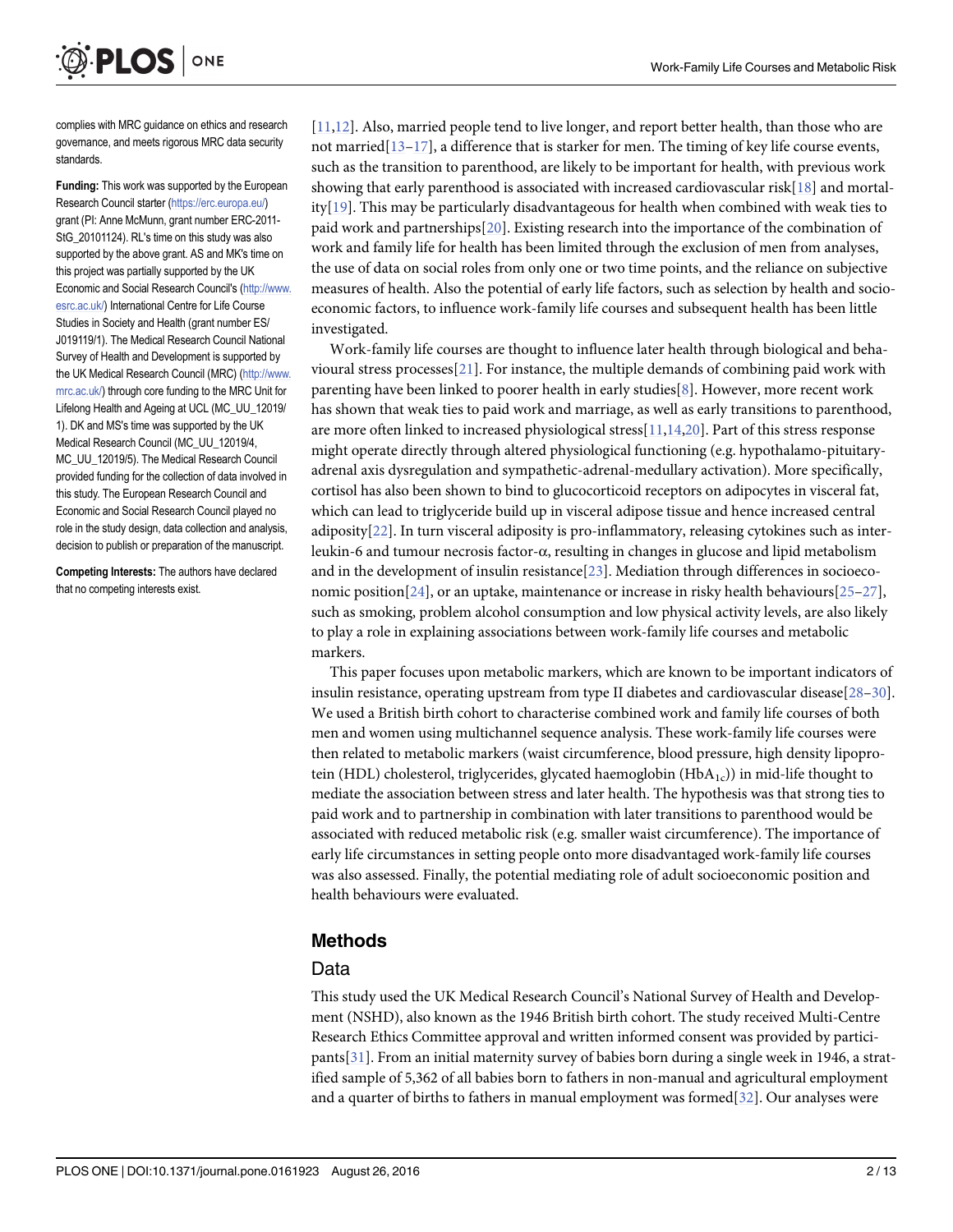<span id="page-2-0"></span>weighted to account for the stratified composition of the NSHD sample. Participants have been surveyed more than 23 times and information collected on economic, social, developmental and biological aspects[ $31$ ]. At 53 years 3,035 (56.6%) participants were still part of the study (469 had died, 668 had permanently refused, 580 were living abroad, 330 were lost to follow-up and 280 temporarily refused the age 53 survey)[[32](#page-11-0)].

#### Measures

Metabolic markers. Data on waist circumference, blood pressure (systolic (SBP) and diastolic (DBP)), and blood samples for the assessment of triglycerides, HDL cholesterol, and  $HbA<sub>1c</sub>$  were available at age 53. Blood samples were collected from non-fasted participants at age 53. Details of the biochemical procedures of triglyceride, HDL cholesterol and  $HbA_{1c}$ measurement have been published previously[[33](#page-11-0)]. Participants were asked about medication status at time of blood sampling. Those taking medications affecting blood pressure (β-blockers, Calcium channel blockers, diuretics and drugs affecting the renin-angiotensin system) had their SBP values increased by 10mmHg and their DBP values increased by 5mmHg as recommended[[34\]](#page-11-0). A similar procedure could not be followed for medications affecting HbA1c, triglycerides, and HDL cholesterol. Information on anti-diabetes and lipid-lowering medications was used to conduct sensitivity analyses in associations between work-family types and  $HbA_{1c}$ , triglycerides, and HDL cholesterol, respectively. The sensitivity analyses for  $HbA<sub>1c</sub>$  involved running the analyses for all participants and then comparing these results to those when particpants taking anti-diabetic medications were removed. This was repeated for analyses involving triglycerides and HDL cholesterol using data on lipid-lowering medications.

Work-family life courses. Information on work, partnerships and parenthood was available at each adulthood survey (ages 19, 20, 22, 23, 25, 26, 31, 36, 43, and 53). Work, partnership and parenthood status variables were derived annually between ages 16 and 51 years (ending two years prior to metabolic risk evaluation at age 53). Work status was defined as full-time employment, part-time employment  $(\leq 30$  hours/week), full-time homemaking, or other not employed (unemployed, sick, in education or other reason). Partnership status was defined as married, cohabiting, or not living with a partner. Parental status was categorised as no children in the household or youngest child >16 years, youngest child in the household <5 years, or youngest child in the household 5–16 years. These three life course domains were cross-classified to create 35 combined work-family state variables (one for each year between 16 and 51 years), each with 36 possible combinations of work, partnership and parenthood (4 work states x 3 partnership states x 3 parenthood states).

Sequence analysis was used to condense this detailed life course information into a workfamily typology. This method measured the distance of each cohort member's individual work-family sequence to a set of eight pre-defined model biographies. These model biographies were specified based upon previous knowledge of this cohort, and with a view to including as much variation across genders as possible whilst still maintaining adequate power ([Table 1\)](#page-3-0). Distances from each individual's work-family sequence to the eight model biographies was calculated using the Dynamic Hamming approach  $[35]$  $[35]$  $[35]$ , which is particularly appropriate when the timing of transitions is considered to be important. Participants were then categorised based upon their closest model biography, thereby creating a single work-family type variable with eight categories. Further information on how the work-family types were derived can be found in  $SI$  Appendix and also in McMunn et al $[36]$  $[36]$  $[36]$  and Lacey et al $[20]$  $[20]$  $[20]$ . Estimates for workfamily types containing fewer than 2% of men or women are not shown in subsequent results as these are unlikely to be reliable  $(Table 1)$ .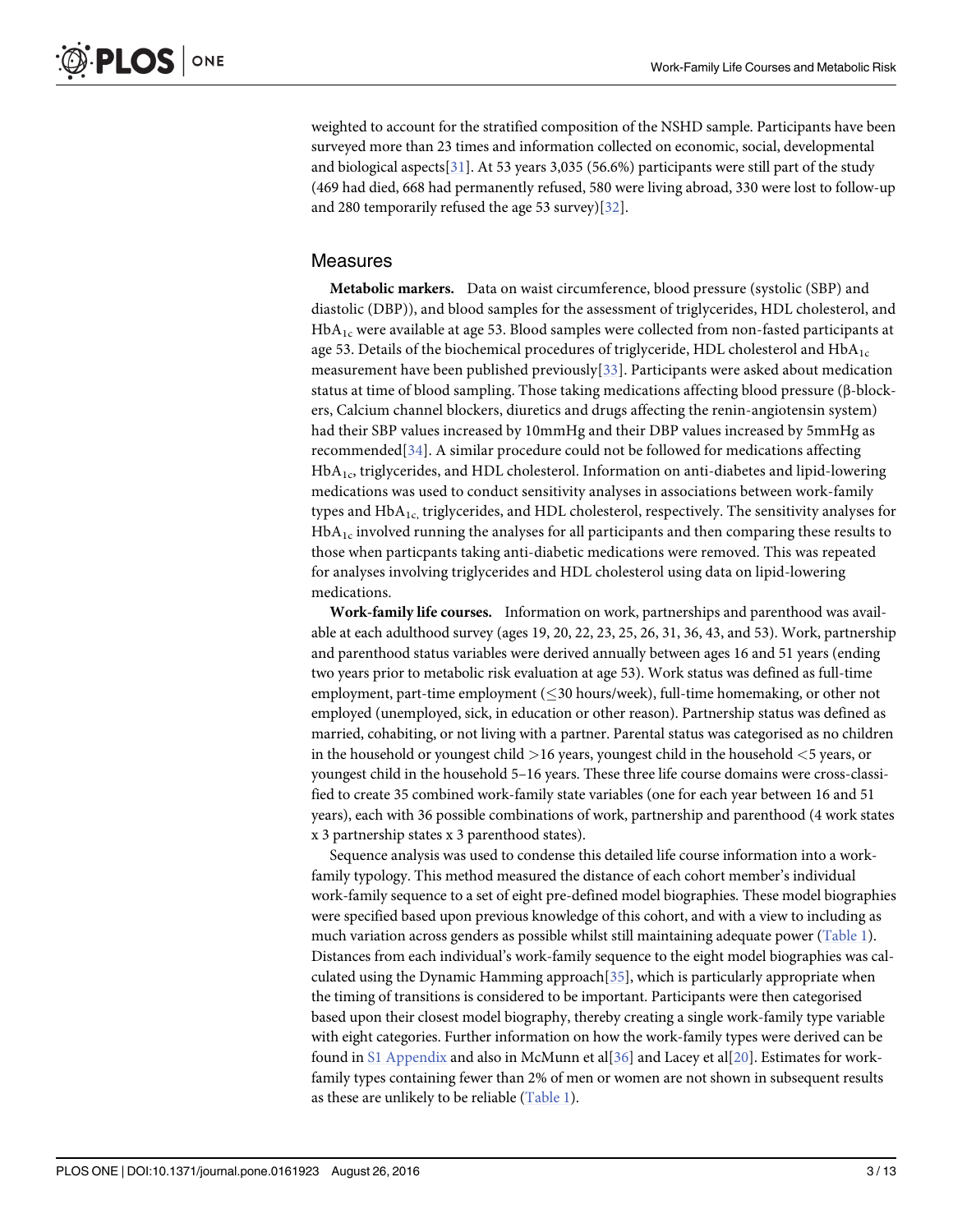<span id="page-3-0"></span>

| Work-family type                  | Men % <sup>a</sup><br>$(n = 1252)^{b}$ | Women % <sup>a</sup><br>$(n = 1251)^{b}$ | Model biography sequence                                                                                                                       |
|-----------------------------------|----------------------------------------|------------------------------------------|------------------------------------------------------------------------------------------------------------------------------------------------|
| 'Work, early family'              | 47.7                                   | 15.1                                     | Continuous full-time employment; married and children from early 20s                                                                           |
| 'Work, marriage,<br>non-parent'   | 7.9                                    | 9.0                                      | Continuous full-time employment; married from early 20s; no children                                                                           |
| 'Work, no family'                 | 11.5                                   | 6.1                                      | Continuous full-time employment; no partner or children                                                                                        |
| 'Work, later family'              | 30.6                                   | 3.5                                      | Continuous full-time employment; cohabiting mid-20s, married from late 20s; children from<br>early 30s                                         |
| 'Later family, work<br>break'     | 1.0 <sup>c</sup>                       | 11.6                                     | Employed full-time until late 20s, homemaking from early 30s; married from mid 20s;<br>children from early 30s                                 |
| 'Early family, work<br>break'     | 0.6 <sup>c</sup>                       | 14.6                                     | Employed full-time until early 20s, homemaking from early-late 20s, employed part-time<br>from early 30s; marriage and children from early 20s |
| 'Part-time work, early<br>family' | 0.7 <sup>c</sup>                       | 29.9                                     | Employed full-time until early 20s, part time employed from early 20s; marriage and children<br>from early 20s                                 |
| 'No paid work, early<br>family'   | 0.02 <sup>c</sup>                      | 10.3                                     | Employed part-time until early 20s, homemaking from early 20s; marriage and children from<br>early 20s                                         |

#### [Table 1.](#page-2-0) Distribution of Work-Family Life Course Types and Associated Model Biographies in the NSHD.

<sup>a</sup> Results presented as percentages as are imputed data

 $b$  Descriptives given for those with at least one observed outcome (n = 2,503)

<sup>c</sup> Work-family groups containing fewer than 2% of participants are not presented in subsequent analyses as estimates are unlikely to be reliable

doi:10.1371/journal.pone.0161923.t001

Covariates. Indicators of early life health and socioeconomic position (SEP) were included in this study to account for potential selections into different work-family types. At age 15 the cohort member's parent was asked whether they had any concerns regarding the child's health. Also information on internalising and externalising behaviours was derived from precursors of Rutter's behavioural scales at ages 13 and 15, reported by the cohort member's teacher. Factor analysis was used to derive a measure of internalising and externalising disorders by categorising scores based on established percentile cut-points[\[37\]](#page-11-0). For internalising scores: 0–50% (absent),  $51-87\%$  (mild) and  $\geq 88\%$  (severe). For externalising scores: 0–75% (absent), 76–93% (mild) and 94% (severe). Father's social class (UK Registrar General's Social Class schema) was used to indicate childhood SEP at age 4. Social class was categorised as professional and managerial (I), intermediate (II), skilled non-manual (IIINM), skilled manual (IIIM), semiskilled (IV) or unskilled manual (V). Where this information was not available at age 4 information was taken from age 11 ( $n = 125$ ) or age 15 ( $n = 48$ ). Educational attainment was indicated by the highest qualification achieved by age 26 and categorised as no qualifications, secondary school education (Ordinary-level or Certificate of Secondary Education) or vocational training, advanced secondary education (Advanced-level or Burnham A2), degree or higher qualification.

Adult mediators included in this study were health behaviours, social class and body mass index (BMI) at age 53. Health behaviours considered were smoking status (never/ex/current), whether the cohort member participates in physical activity and problem drinking as indicated by the CAGE score (score of  $>$ 2). The social class (Registrar General Social Class schema) of the head of household was used to indicate adult SEP. Height and weight were measured by the study nurses and BMI calculated as  $\text{kg/m}^2$ .

# Statistical analysis

Missing data. Missing data are a particular problem for longitudinal studies, potentially resulting in bias, reduced sample sizes and loss of statistical power[[38](#page-11-0)]. In this study missing information on work, partnerships and parenthood was imputed using a recommended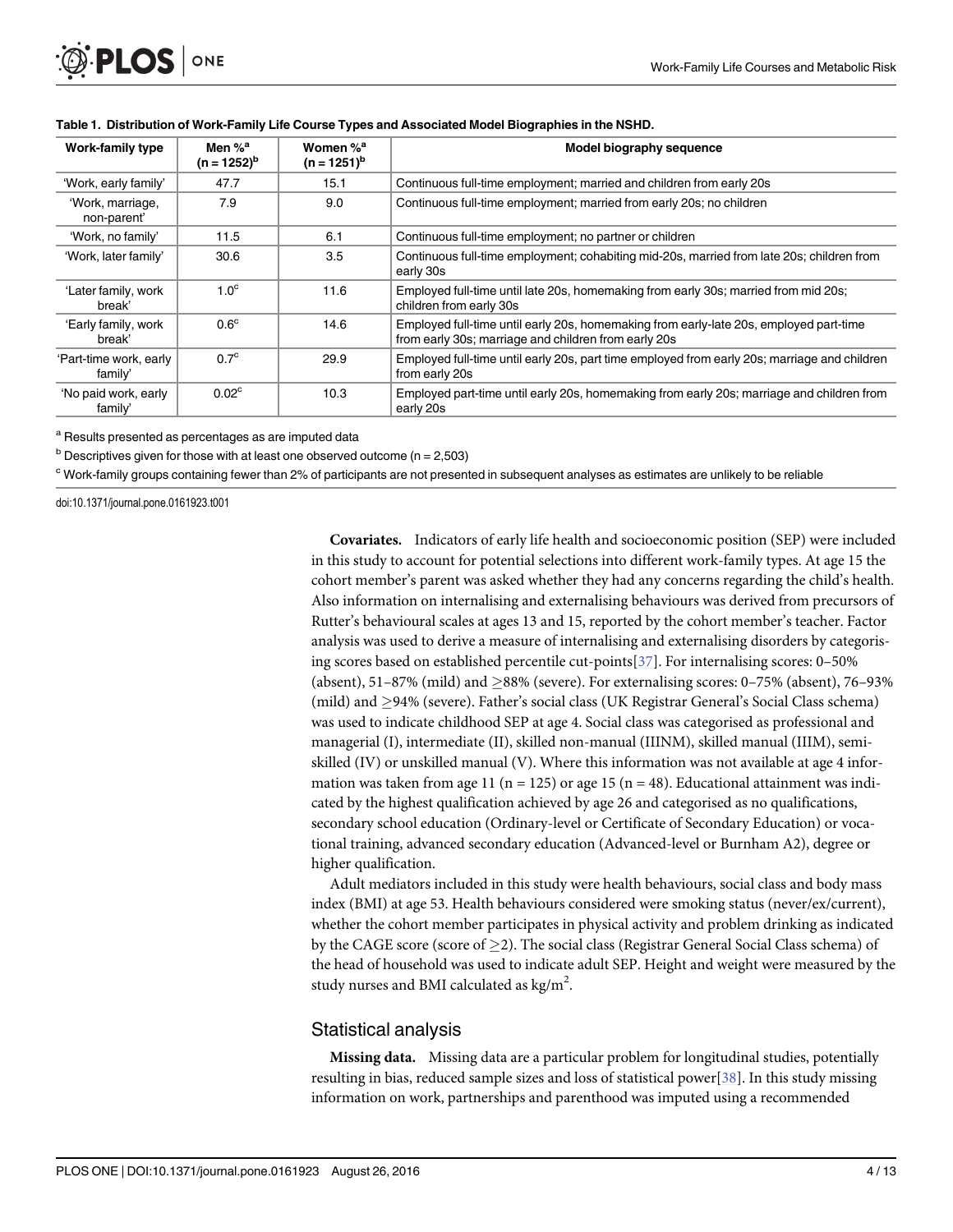<span id="page-4-0"></span>method to overcome problems of collinearity and inaccurate estimation of missing sequence data[\[39](#page-11-0)]. Twenty imputed datasets were created. Multiple imputation by chained equations was then conducted to impute the covariates for those with complete work-family information following imputation (n = 2,513). The approach of imputation then deletion[ $40$ ] was employed whereby all covariates were imputed for all cases before excluding those with missing data on each metabolic outcome. Descriptive analyses are presented for those with at least one observed outcome ( $n = 2,503$ ).

Regression analyses. Ordinary least squares regression was used to test associations between work-family types and metabolic markers. Firstly the crude association was tested (model 1). Secondly we controlled for early life confounders–childhood SEP, educational attainment and child health (model 2). Finally we included potential adult mediators (health behaviours, adult SEP and BMI) in model 3. Models in which waist circumference was the outcome did not include BMI to avoid 'over-adjusting' for insulin resistance. As  $HbA<sub>1c</sub>$ , triglycerides and HDL cholesterol were log-transformed, results are presented as percentage difference to aid interpretation. All analyses were conducted using Stata version 13[[41](#page-11-0)].

# **Results**

The distribution of work-family types in the NSHD is shown in [Table 1.](#page-3-0) The majority (97.7%) of men were in work-family types characterised by continuous full-time employment; almost half (47.7%) of men combined this with early transitions to family life, whilst 30.6% made a later transition. Women's work-family types were more diverse than men's and women were more likely to occupy work-family types with weaker ties to paid work, for example long-term part-time employment (29.9%) and long-term full-time homemaking (10.3%). Further charac-teristics of the study sample are shown in [S1 Table](#page-9-0) and [S2 Table](#page-9-0) for men and women, respectively.

# Work-family types and metabolic markers in men

[Table 2](#page-5-0) shows the associations between work-family types and metabolic markers in men. Compared to men in the 'Work, early family' type, men who made later transitions to family life ('Work, later family') had smaller waist circumferences, which remained after controlling for early life factors (-2.16cm, 95% CI: -3.73, -0.59). The estimate did not change upon considering adult mediators of interest (adult SEP and heath behaviours). This was also the case for SBP for the same work-family type. The 'Work, later family' type also had lower DBP (-2.34mmHg, 95% CI: -4.15, -0.53) and triglycerides (9.78% lower, 95% CI: 0.81, 17.94), and in both cases this association was largely explained by the lower than average BMIs of this group. Men who were married but who were not parents ('Work, marriage, non-parent') had higher HDL cholesterol levels. This association was explained largely by differences in BMI. No differences in  $HbA_{1c}$  levels by work-family type were seen for men. The results for HDL cholesterol and triglycerides were robust to exclusion of those taking lipid-lowering medication ( $n = 43$ ) and  $n = 37$ , respectively). Results for  $HbA_{1c}$  did not change upon removal of those taking antidiabetes medications ( $n = 24$ ).

#### Work-family types and metabolic markers in women

Associations between work-family life course types and metabolic markers for women are shown in [Table 3.](#page-6-0) In general, fewer associations were seen for women than for men. Regarding waist circumference, women who were married but who didn't have children ('Work, marriage, non-parent') had smaller waist circumferences (-4.67cm, 95% CI: -8.37, -0.97) than the reference group who had children ('Work, early family'). This difference was not explained by the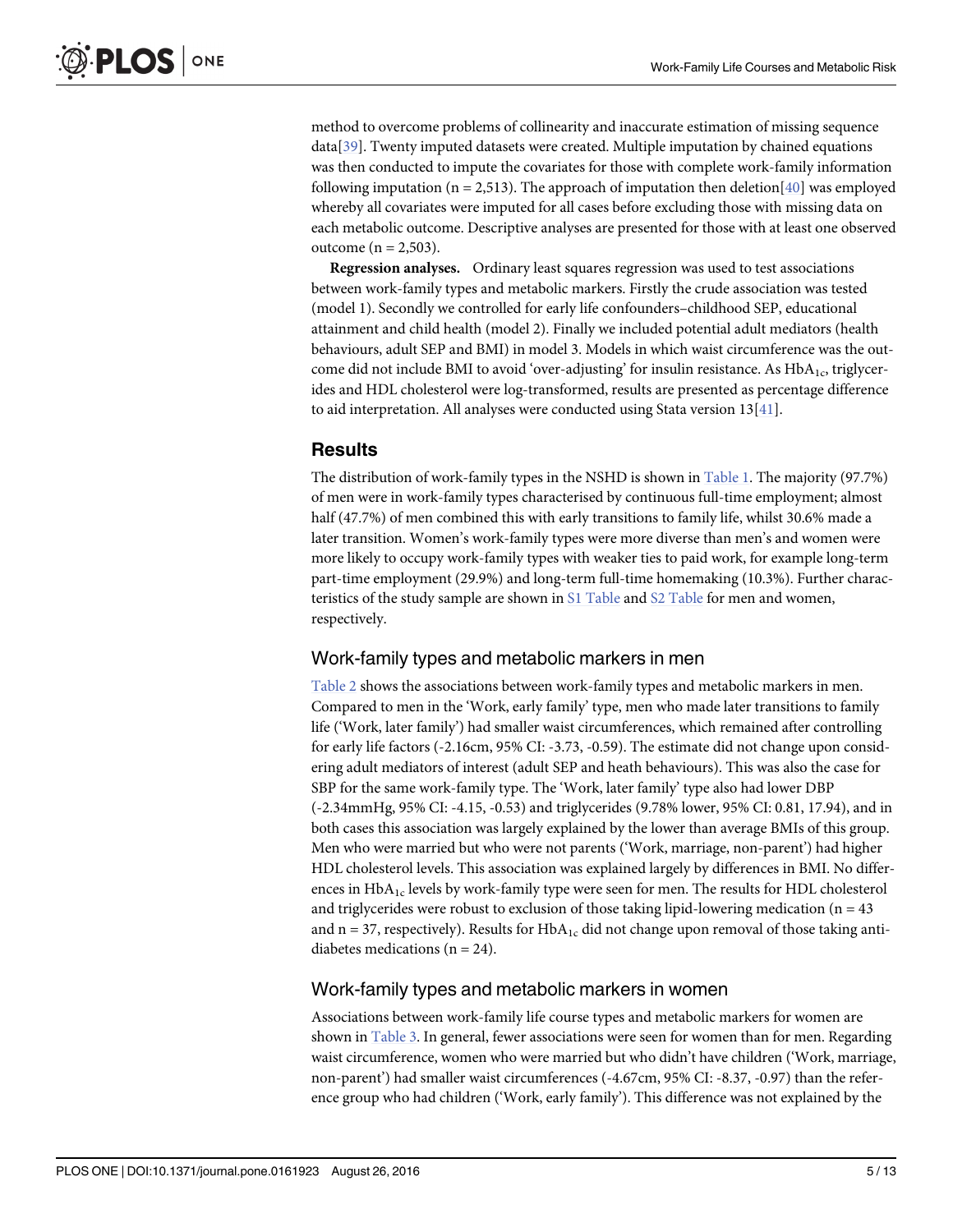#### [Table 2.](#page-4-0) Associations Between Work-Family Life Courses and Metabolic Markers at Age 53 for Men.

|                                                | Model 1-crude association              |                     | Model 2-model 1 + early life factors   |                     | Model $3$ –model $2 +$ adult mediators |                    |
|------------------------------------------------|----------------------------------------|---------------------|----------------------------------------|---------------------|----------------------------------------|--------------------|
|                                                | Regression<br>coefficient <sup>a</sup> | 95% CI              | Regression<br>coefficient <sup>a</sup> | 95% CI              | Regression<br>coefficient <sup>a</sup> | 95% CI             |
| Waist circumference ( $n = 1244$ )             |                                        |                     |                                        |                     |                                        |                    |
| Work, early family                             | Ref                                    |                     | Ref                                    |                     | Ref                                    |                    |
| Work, marriage, non-parent                     | $-2.11$                                | $-4.51, 0.29$       | $-1.56$                                | $-4.01, 0.89$       | $-1.26$                                | $-3.73, 1.21$      |
| Work, no family                                | $-1.56$                                | $-4.23, 1.10$       | $-1.10$                                | $-3.74, 1.53$       | $-0.40$                                | $-3.02, 2.23$      |
| Work, later family                             | $-2.66$                                | $-4.23, -1.09$      | $-2.16$                                | $-3.73, -0.59$      | $-2.16$                                | $-3.71, -0.62$     |
| R-squared (%)                                  | 1.2                                    |                     | 4.7                                    |                     | 8.9                                    |                    |
| <b>Systolic blood pressure</b><br>$(n = 1243)$ |                                        |                     |                                        |                     |                                        |                    |
| Work, early family                             | Ref                                    |                     | Ref                                    |                     | Ref                                    |                    |
| Work, marriage, non-parent                     | 2.73                                   | $-2.48, 7.94$       | 3.31                                   | $-1.90, 8.53$       | 4.65                                   | $-0.46, 9.75$      |
| Work, no family                                | $-3.51$                                | $-7.64, 0.62$       | $-2.68$                                | $-6.84, 1.48$       | $-1.09$                                | $-5.10, 2.91$      |
| Work, later family                             | $-4.68$                                | $-7.55, -1.81$      | $-4.03$                                | $-6.93, -1.13$      | $-3.19$                                | $-6.00, -0.38$     |
| R-squared                                      | 1.8                                    |                     | 5.6                                    |                     | 12.7                                   |                    |
| Diastolic blood pressure<br>$(n = 1243)$       |                                        |                     |                                        |                     |                                        |                    |
| Work, early family                             | Ref                                    |                     | Ref                                    |                     | Ref                                    |                    |
| Work, marriage, non-parent                     | 0.40                                   | $-2.57, 3.36$       | 0.78                                   | $-2.23, 3.80$       | 1.75                                   | $-1.04, 4.54$      |
| Work, no family                                | $-1.93$                                | $-4.71, 0.86$       | $-1.50$                                | $-4.25, 1.24$       | $-0.34$                                | $-3.01, 2.32$      |
| Work, later family                             | $-2.63$                                | $-4.44 - 0.81$      | $-2.34$                                | $-4.15, -0.53$      | $-1.75$                                | $-3.52, 0.02$      |
| R-squared                                      | 1.5                                    |                     | 5.3                                    |                     | 12.9                                   |                    |
|                                                | % difference <sup>b</sup>              | 95% CI              | % difference <sup>b</sup>              | 95% CI              | % difference <sup>b</sup>              | 95% CI             |
| Triglycerides ( $n = 1033$ )                   |                                        |                     |                                        |                     |                                        |                    |
| Work, early family                             | Ref                                    |                     | Ref                                    |                     | Ref                                    |                    |
| Work, marriage, non-parent                     | $-13.78$                               | $-25.72, 0.06$      | $-12.37$                               | $-24.86, 2.19$      | $-7.76$                                | $-19.85, 6.15$     |
| Work, no family                                | $-12.65$                               | $-24.35, 0.88$      | $-10.81$                               | -22.42, 2.55        | $-2.91$                                | $-14.52,$<br>10.28 |
| Work, later family                             | $-10.47$                               | $-18.32$<br>$-1.86$ | $-9.78$                                | $-17.94$<br>$-0.81$ | $-6.57$                                | -14.67, 2.29       |
| R-squared                                      | 1.4                                    |                     | 4.5                                    |                     | 16.2                                   |                    |
| HDL cholesterol ( $n = 1001$ )                 |                                        |                     |                                        |                     |                                        |                    |
| Work, early family                             | Ref                                    |                     | Ref                                    |                     | Ref                                    |                    |
| Work, marriage, non-parent                     | 7.02                                   | 0.48, 13.99         | 7.23                                   | 0.68, 14.21         | 5.59                                   | $-1.02, 12.65$     |
| Work, no family                                | $-5.09$                                | $-11.14, 1.37$      | $-3.65$                                | $-10.89, 2.02$      | $-5.86$                                | -12.19, 0.93       |
| Work, later family                             | 3.54                                   | $-1.09, 8.39$       | 3.06                                   | $-1.67, 8.03$       | 3.07                                   | $-1.40, 7.74$      |
| R-squared                                      | 1.4                                    |                     | 3.2                                    |                     | 14.5                                   |                    |
| $HbA1c (n = 1110)$                             |                                        |                     |                                        |                     |                                        |                    |
| Work, early family                             | Ref                                    |                     | Ref                                    |                     | Ref                                    |                    |
| Work, marriage, non-parent                     | $-0.73$                                | $-3.06, 1.65$       | 0.02                                   | $-2.45, 2.55$       | 0.56                                   | $-1.86, 3.05$      |
| Work, no family                                | 2.01                                   | $-1.00, 5.07$       | 2.28                                   | $-0.71, 5.37$       | 2.77                                   | $-0.32, 5.95$      |
| Work, later family                             | $-1.19$                                | $-2.79, 0.45$       | $-0.55$                                | $-2.25, 1.16$       | $-0.27$                                | $-1.94, 1.43$      |
| R-squared                                      | 0.9                                    |                     | 4.3                                    |                     | 5.9                                    |                    |

<sup>a</sup>Unstandardised regression coefficients

PLOS ONE

<span id="page-5-0"></span> $\bigcirc$ 

 $^{\rm b}$  Results for triglycerides, HDL cholesterol and HbA<sub>1c</sub> are presented as percentage difference as these outcomes were log-transformed

Model 1 –crude association

Model 2 additionally includes childhood social class, physical health, internalising and externalising disorders, and educational attainment

Model 3 additionally includes household social class, smoking status, physical activity, problem drinking, and BMI (except in regressions with waist circumference)

doi:10.1371/journal.pone.0161923.t002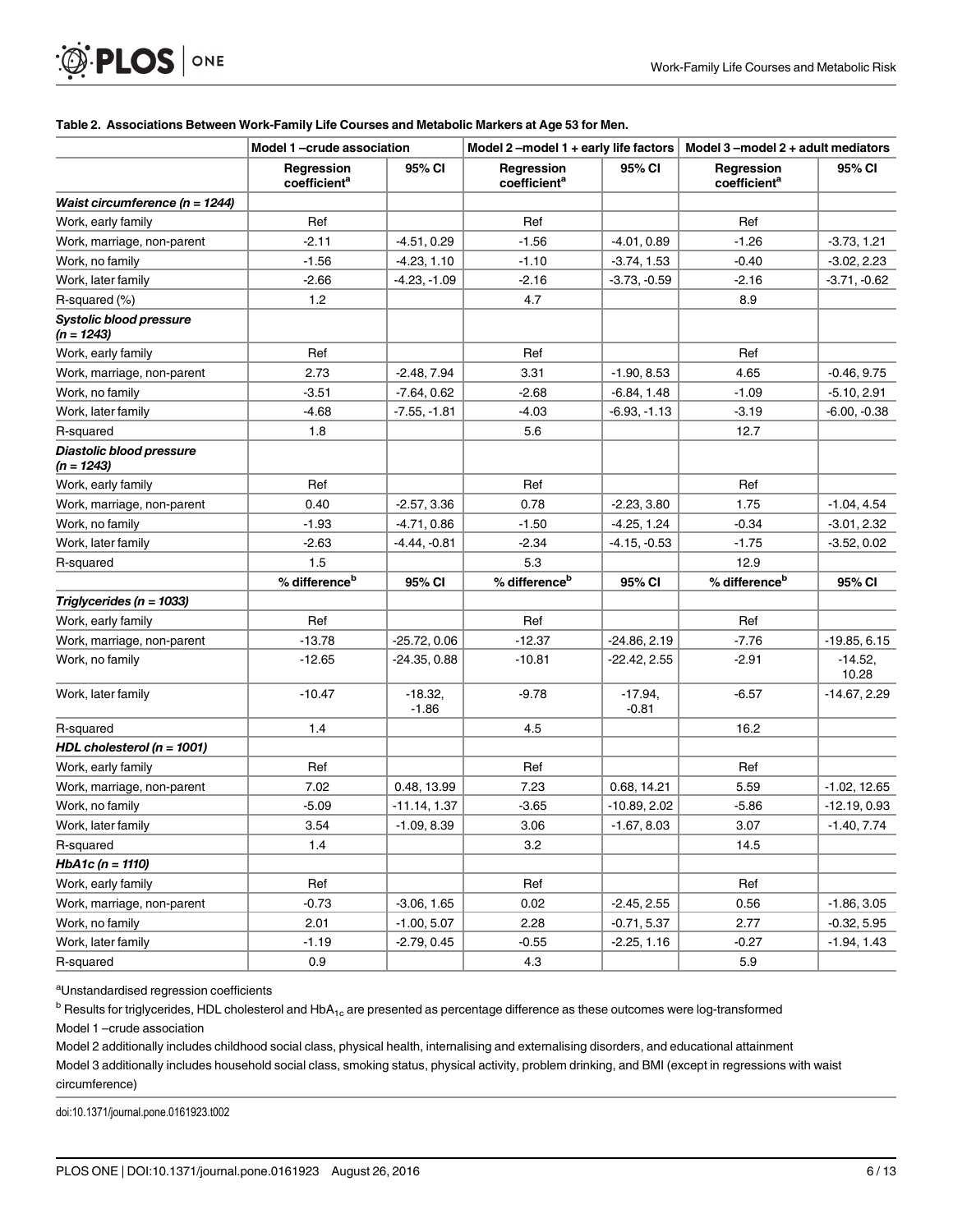# <span id="page-6-0"></span>**OF PLOS** ONE

#### [Table 3.](#page-4-0) Associations Between Work-Family Life Courses and Metabolic Markers at Age 53 for Women.

|                                          | Model 1-crude association              |                    | Model 2-model 1 + early life factors   |                    | Model $3$ –model $2 +$ adult mediators |                    |
|------------------------------------------|----------------------------------------|--------------------|----------------------------------------|--------------------|----------------------------------------|--------------------|
|                                          | Regression<br>coefficient <sup>a</sup> | 95% CI             | Regression<br>coefficient <sup>a</sup> | 95% CI             | Regression<br>coefficient <sup>a</sup> | 95% CI             |
| Waist circumference (n = 1244)           |                                        |                    |                                        |                    |                                        |                    |
| Work, early family                       | Ref                                    |                    | Ref                                    |                    | Ref                                    |                    |
| Work, marriage, non-parent               | $-4.27$                                | $-8.02, -0.51$     | $-4.67$                                | $-8.37, -0.97$     | $-4.74$                                | $-8.50, -0.98$     |
| Work, no family                          | $-1.90$                                | $-6.42, 2.63$      | $-1.33$                                | $-5.82, 3.16$      | $-0.46$                                | $-4.81, 3.90$      |
| Work, later family                       | $-0.45$                                | $-6.20, 5.30$      | $-0.35$                                | $-5.92, 5.21$      | 0.28                                   | $-5.05, 5.60$      |
| Later family, work break                 | -0.47                                  | $-3.87, 2.93$      | -0.67                                  | $-3.98, 2.64$      | $-0.31$                                | $-3.61, 3.00$      |
| Early family, work break                 | $-0.89$                                | $-4.08, 2.30$      | $-1.41$                                | $-4.54, 1.72$      | $-1.26$                                | $-4.29, 1.77$      |
| Part-time work, early family             | $-1.76$                                | $-4.65, 1.12$      | $-2.66$                                | $-5.52, 0.20$      | $-2.14$                                | $-4.65, 0.66$      |
| No paid work, early family               | $-0.80$                                | $-4.99, 3.39$      | $-1.73$                                | $-5.85, 2.40$      | $-1.87$                                | $-5.95, 2.21$      |
| R-squared                                | 0.9                                    |                    | 5.2                                    |                    | 10.1                                   |                    |
| Systolic blood pressure<br>$(n = 1213)$  |                                        |                    |                                        |                    |                                        |                    |
| Work, early family                       | Ref                                    |                    | Ref                                    |                    | Ref                                    |                    |
| Work, marriage, non-parent               | 2.43                                   | $-4.14, 8.99$      | 1.54                                   | $-5.04, 8.12$      | 3.07                                   | $-3.32, 9.47$      |
| Work, no family                          | $-1.12$                                | $-7.91, 5.68$      | $-1.08$                                | $-7.97, 5.81$      | $-0.14$                                | $-7.11, 6.82$      |
| Work, later family                       | 2.82                                   | -6.27, 11.91       | 2.70                                   | $-6.65, 12.04$     | 1.54                                   | $-7.41, 10.50$     |
| Later family, work break                 | $-1.20$                                | $-6.35, 3.95$      | $-1.62$                                | $-6.94, 3.69$      | $-2.04$                                | $-7.49, 3.41$      |
| Early family, work break                 | 2.90                                   | $-2.59, 8.38$      | 2.26                                   | $-3.29, 7.81$      | 2.39                                   | $-3.13, 7.91$      |
| Part-time work, early family             | 1.38                                   | $-2.89, 5.66$      | 0.79                                   | $-3.62, 5.19$      | 1.25                                   | $-3.21, 5.71$      |
| No paid work, early family               | 2.57                                   | $-3.24, 8.37$      | 1.65                                   | $-4.21, 7.52$      | 2.02                                   | $-3.67, 7.72$      |
| R-squared                                | 0.2                                    |                    | 1.3                                    |                    | 8.1                                    |                    |
| Diastolic blood pressure<br>$(n = 1219)$ |                                        |                    |                                        |                    |                                        |                    |
| Work, early family                       | Ref                                    |                    | Ref                                    |                    | Ref                                    |                    |
| Work, marriage, non-parent               | 0.18                                   | $-3.51, 3.88$      | $-0.24$                                | $-3.92, 3.45$      | 0.77                                   | $-2.87, 4.41$      |
| Work, no family                          | 0.29                                   | $-3.61, 4.18$      | 0.09                                   | $-3.90, 4.07$      | 0.76                                   | $-3.36, 4.88$      |
| Work, later family                       | 0.56                                   | $-3.73, 4.84$      | 0.32                                   | $-4.12, 4.77$      | $-0.33$                                | -4.68, 4.02        |
| Later family, work break                 | $-0.44$                                | $-3.28, 2.41$      | $-0.66$                                | $-3.53, 2.21$      | $-0.73$                                | $-3.64, 2.18$      |
| Early family, work break                 | -0.10                                  | $-3.07, 2.88$      | $-0.26$                                | $-3.27, 2.74$      | $-0.03$                                | $-3.05, 2.99$      |
| Part-time work, early family             | 0.10                                   | $-2.54, 2.74$      | -0.15                                  | $-2.83, 2.54$      | 0.16                                   | $-2.49, 2.81$      |
| No paid work, early family               | 1.36                                   | -2.14, 4.86        | 1.15                                   | -2.42, 4.71        | 1.54                                   | $-1.95, 5.03$      |
| R-squared                                | 0.2                                    |                    | 1.2                                    |                    | 8.4                                    |                    |
|                                          | % difference <sup>b</sup>              | 95% CI             | % difference <sup>b</sup>              | 95% CI             | % difference <sup>b</sup>              | 95% CI             |
| Triglycerides (n = 1448)                 |                                        |                    |                                        |                    |                                        |                    |
| Work, early family                       | Ref                                    |                    | Ref                                    |                    | Ref                                    |                    |
| Work, marriage, non-parent               | 13.43                                  | $-4.12, 34.21$     | 13.99                                  | $-3.44, 34.57$     | 24.09                                  | 6.68, 44.35        |
| Work, no family                          | 2.63                                   | $-14.09,$<br>22.60 | 5.76                                   | $-11.44$<br>26.29  | 12.43                                  | $-4.24, 32.00$     |
| Work, later family                       | 10.40                                  | $-14.86,$<br>43.15 | 11.70                                  | $-14.18,$<br>45.38 | 9.99                                   | $-13.12,$<br>39.35 |
| Later family, work break                 | $-2.39$                                | $-14.12,$<br>10.96 | $-1.78$                                | $-13.71,$<br>11.79 | 1.19                                   | $-10.41,$<br>14.30 |
| Early family, work break                 | 10.61                                  | $-3.34, 26.58$     | 10.66                                  | $-3.37, 26.73$     | 14.71                                  | 1.62, 29.47        |
| Part-time work, early family             | 6.11                                   | $-5.68, 19.37$     | 5.06                                   | $-6.66, 18.25$     | 8.84                                   | $-2.18, 21.11$     |
| No paid work, early family               | 7.73                                   | $-9.72, 28.55$     | 7.62                                   | $-9.52, 28.02$     | 9.29                                   | $-5.91, 26.95$     |
| R-squared                                | 0.7                                    |                    | 2.6                                    |                    | 19.3                                   |                    |
| HDL cholesterol ( $n = 1419$ )           |                                        |                    |                                        |                    |                                        |                    |

(Continued)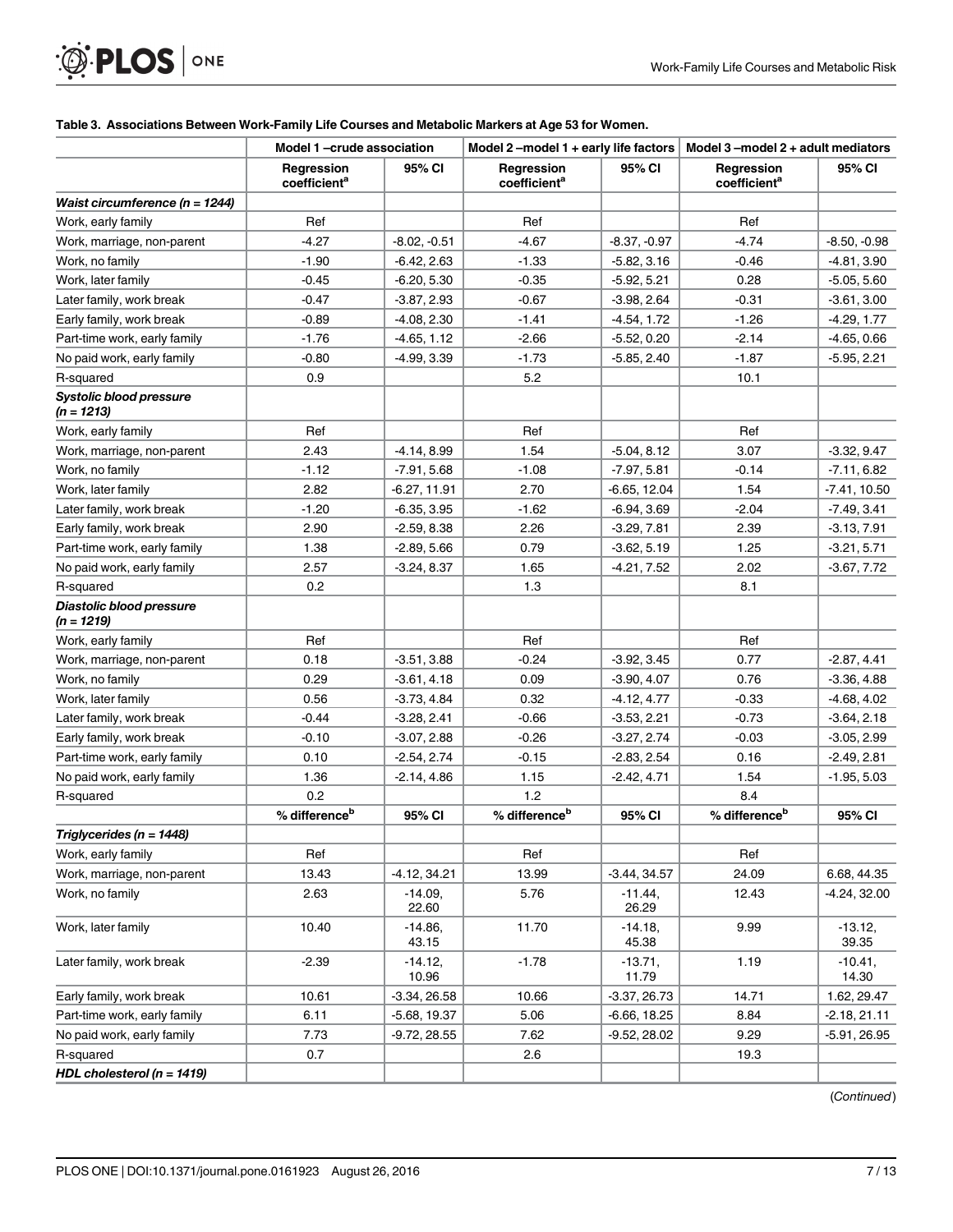# <span id="page-7-0"></span>**PLOS I** ONE

#### Table 3. (Continued)

|                              | Model 2-model 1 + early life factors $ $<br>Model 1-crude association |                | Model $3$ -model $2 +$ adult mediators |                |         |                |
|------------------------------|-----------------------------------------------------------------------|----------------|----------------------------------------|----------------|---------|----------------|
| Work, early family           | Ref                                                                   |                | Ref                                    |                | Ref     |                |
| Work, marriage, non-parent   | 3.77                                                                  | $-4.65, 12.92$ | 3.63                                   | $-4.71, 12.71$ | $-0.14$ | $-7.27, 7.53$  |
| Work, no family              | 2.40                                                                  | $-7.19, 12.99$ | 1.13                                   | $-8.27, 11.50$ | $-0.50$ | $-9.22, 9.06$  |
| Work, later family           | $-6.63$                                                               | $-17.36, 5.50$ | $-8.46$                                | $-19.54, 4.16$ | $-8.86$ | $-18.49, 1.91$ |
| Later family, work break     | 3.17                                                                  | $-4.35, 11.28$ | 3.12                                   | $-4.56, 11.43$ | 0.45    | $-6.78, 8.23$  |
| Early family, work break     | 0.60                                                                  | $-6.46, 8.19$  | 0.48                                   | $-6.49, 7.97$  | $-2.00$ | $-8.29, 4.72$  |
| Part-time work, early family | $-0.21$                                                               | $-6.63, 6.65$  | 0.50                                   | $-5.87, 7.31$  | $-1.07$ | $-6.82, 5.02$  |
| No paid work, early family   | 0.16                                                                  | $-8.26, 9.36$  | 0.87                                   | $-7.39, 9.86$  | $-1.40$ | $-8.57, 6.35$  |
| R-squared                    | 0.8                                                                   |                | 4.7                                    |                | 19.6    |                |
| HbA1c ( $n = 1500$ )         |                                                                       |                |                                        |                |         |                |
| Work, early family           | Ref                                                                   |                | Ref                                    |                | Ref     |                |
| Work, marriage, non-parent   | $-0.05$                                                               | $-3.58, 3.61$  | $-0.24$                                | $-3.76, 3.41$  | 0.75    | $-2.86, 4.50$  |
| Work, no family              | 1.73                                                                  | $-1.45, 5.01$  | 1.89                                   | $-1.33, 5.21$  | 2.48    | $-0.75, 5.82$  |
| Work, later family           | $-0.37$                                                               | $-3.14, 2.48$  | $-0.61$                                | $-3.42, 2.28$  | $-0.93$ | $-3.82, 2.05$  |
| Later family, work break     | $-0.67$                                                               | $-3.07, 1.78$  | $-0.77$                                | $-3.18, 1.71$  | $-0.62$ | $-3.10, 1.93$  |
| Early family, work break     | $-1.01$                                                               | $-3.28, 1.32$  | $-1.07$                                | $-3.36, 1.28$  | $-0.56$ | $-2.74, 2.68$  |
| Part-time work, early family | 0.80                                                                  | $-1.36, 3.01$  | 0.51                                   | $-1.64, 2.72$  | 0.83    | $-1.31, 3.03$  |
| No paid work, early family   | 3.09                                                                  | $-1.74, 8.16$  | 2.69                                   | $-2.07, 7.67$  | 2.76    | $-1.55, 7.27$  |
| R-squared                    | 0.5                                                                   |                | 2.9                                    |                | 10.6    |                |

<sup>a</sup>Unstandardised regression coefficients

 $b$  Results for triglycerides, HDL cholesterol and HbA<sub>1c</sub> are presented as percentage difference as these outcomes were log-transformed Model 1—gender adjusted

Model 2 additionally includes gender, childhood social class, internalising and externalising disorders, and educational attainment Model 3 additionally includes household social class, smoking status, physical activity, problem drinking, and BMI (except in regression with waist circumference)

doi:10.1371/journal.pone.0161923.t003

adult mediators of interest in this study. No other associations between work-family types and metabolic markers were seen for women. Results did not change during sensitivity analyses in which participants taking medications were removed (see [results](#page-4-0) for men-same procedure followed, removing 15 and 12 women taking lipid-lowering medications in triglyceride and HDL cholesterol analyses, respectively. Also removing 21 women taking anti-diabetic medications in  $HbA_{1c}$  analyses).

# **Discussion**

Using a British birth cohort and an innovative method of characterising the work and family lives of British men and women, we found that later parenthood in combination with continuous full-time employment and marriage is associated with a more favourable metabolic risk profile (smaller waist circumference, lower blood pressure, and lower triglycerides) for men. The health advantage of later parenthood has previously been shown in this cohort [[18](#page-10-0)] and in other studies  $[19,42,43]$  $[19,42,43]$  $[19,42,43]$ . However the present study adds to these findings by showing that it is later parenthood in combination with full-time employment which appears to be most beneficial for health. The link between early parenthood and higher blood pressure has been shown before in this cohort and was thought to be explained by increased stress resulting in prolonged sympathetic nervous system activation[\[18](#page-10-0)].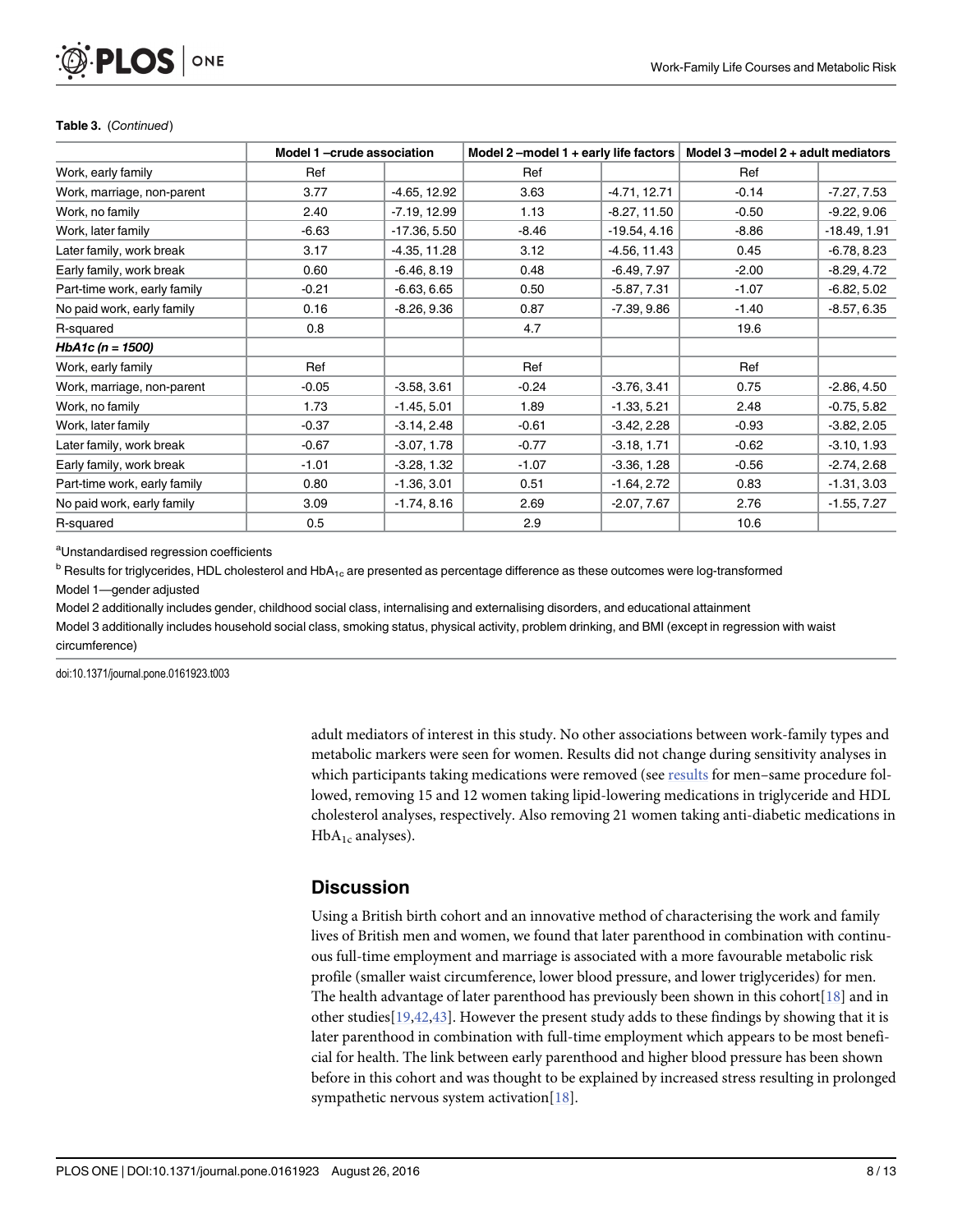<span id="page-8-0"></span>The more advantageous metabolic risk profiles of men entering parenthood later, at least in relation to SBP and waist circumference, were not fully explained by adult SEP, BMI or health behaviours in our study. It is therefore possible that there is a direct physiological response which does not operate through these factors. For instance, an increase in glucocorticoids, through hypothalamo-pituitary-adrenal axis dysregulation–one of the likely stress mechanisms linking social stressors, such as early family formation, to later health–may result in increased central adiposity through the differentiation and proliferation of adipocytes in visceral and abdominal adipose tissue. This has been shown in both animal and human studies[[44](#page-12-0)–[47\]](#page-12-0).

It is possible that more accurately captured health behaviours measured over longer periods of time may play a role. Alternatively there may be a role of other mediators or residual confounding that we have not been able to consider in this study. For example, it is possible that other lifestyle factors are involved, such as diet, which we have not accounted for in this study but which are to some extent socially controlled within families[\[48\]](#page-12-0).

Interestingly, women who were in this same work-family type ('Work, later family') did not have a better metabolic profile in mid-life than those who made an earlier transition to family life ('Work, early family'–the reference group). This work-family group a smaller group of women (3.5% of women) and it is therefore possible that there was insufficient statistical power to detect a significant difference between this group and the reference. A power calculation was performed suggesting that 14.2% (approximately 177 women) would be required in this category to detect a statistical difference at the 80% power level. However the estimates appear to indicate little difference in metabolic markers. Also the findings for women are partly consistent with previous work by Hardy et al on the same cohort[\[18](#page-10-0)], which showed that women who had children earlier did not have significantly different DBP, waist:hip ratios, triglycerides, or  $HbA_{1c}$  levels than women who had children later. However they did find statistically significant differences in relation to SBP which we did not find in the present study. It is possible that any differences are diluted for women when additionally considering work and partnerships.

Men in the 'Work, marriage, non-parent' group had higher HDL cholesterol and women lower waist circumferences, indicative of lower metabolic risk. The association for HDL cholesterol amongst men appeared to be mediated by differences in BMI, however the smaller waist circumferences of women who did not have children was not fully explained by our mediators of interest. It is possible that there is a residual pregnancy effect; that women who do not have children retain a smaller waist circumference than their peers who do. Interestingly, in a previous study using the same cohort, we found that this work-family type had lower levels of life satisfaction at ages  $60-64[6]$  $60-64[6]$  $60-64[6]$ , suggesting a discrepancy between objective markers of health and subjective wellbeing.

The work-family life courses in this cohort were not found to be associated with differences in HbA<sub>1c</sub> for men or women. This is consistent with previous work on this cohort, [[18](#page-10-0)] in which no differences in  $HbA_{1c}$  were seen by age of parenthood.

#### Methodological considerations

This study has a number of strengths and limitations. In the present study we were unable to take account of more detailed processes, such as work and relationship quality. It has been shown previously that these factors may be more important than role occupation[\[49,50\]](#page-12-0). Secondly, non-fasting blood samples were taken from participants. HDL cholesterol and  $HbA_{1c}$ do not require fasting to be accurate and reliable  $[51]$ ; however, triglycerides are sensitive to fasting status. Despite this, non-fasting triglycerides have previously been highlighted as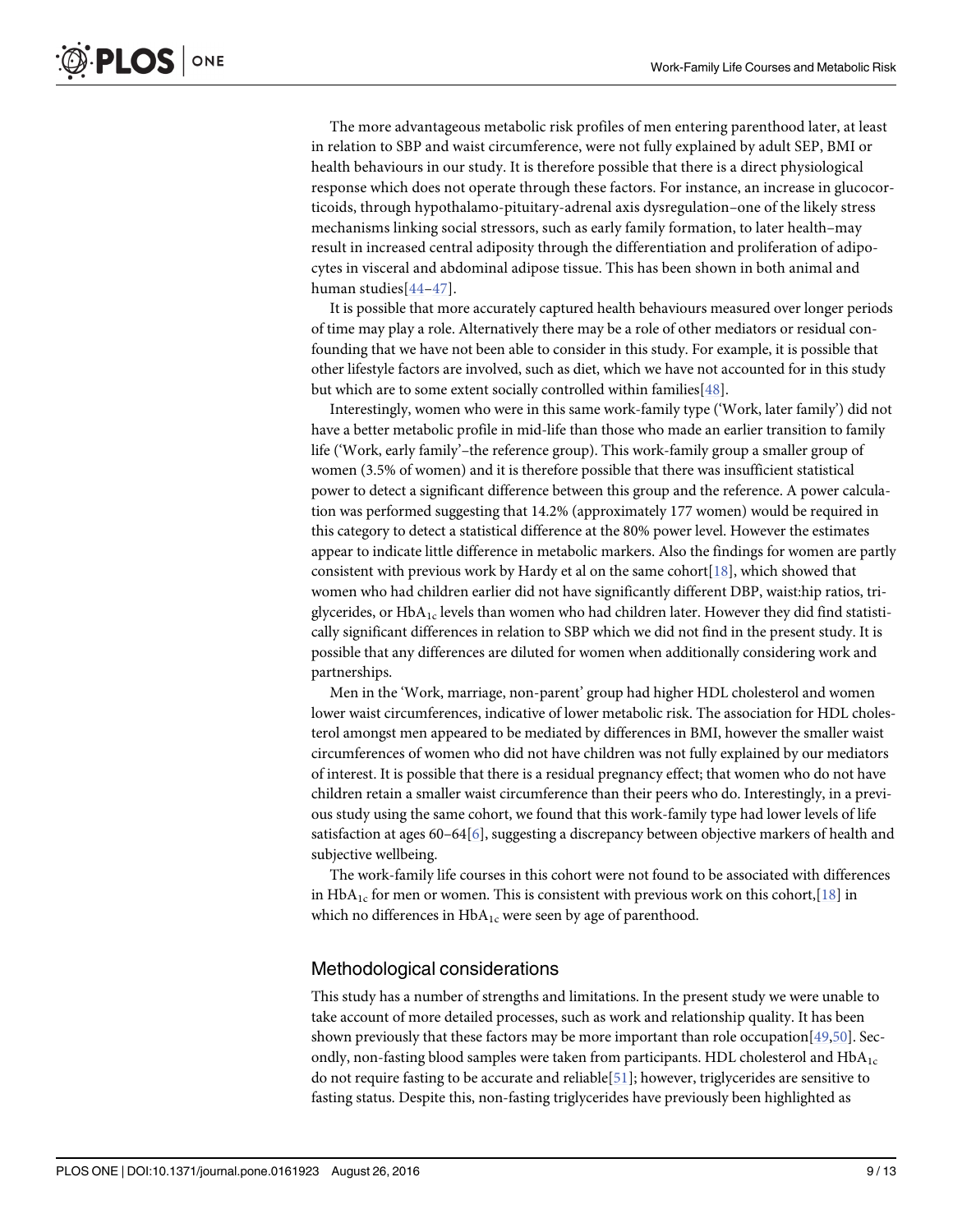<span id="page-9-0"></span>markers of insulin resistance and risk factors for myocardial infarction, ischaemic strokes and cardiovascular mortality[\[52\]](#page-12-0).

This study has many strengths. For instance, this is one of the first studies to use multichannel sequence analysis to simultaneously consider the work, partnerships and parenthood histories of both men and women, recognising the interdependence of these important life course domains. The prospective longitudinal design enabled the inclusion of early life factors to account for potential selection into different work-family life courses. Results from this study are likely to be generalizable to British men and women of a similar age. Missing data were accounted for using multiple imputation, including an approach appropriate to categorical time series data. Finally, in contrast to many previous studies, work and family histories were linked to objective markers of health.

In conclusion, this study suggests that later parenthood combined with strong ties to paid work may result in a more favourable metabolic profile in mid-life for men. However, further research is needed into the detailed causal processes, such as qualitative aspects of work and family life (e.g. work stress and employment conditions), which might further explain these associations. Our findings also allude to the timing of parenthood as driving many of the associations seen here, and further research is needed to assess why this might be. Policies which promote the health of young parents and enable strong work ties may be fruitful in improving health.

# Supporting Information

[S1 Appendix.](http://www.plosone.org/article/fetchSingleRepresentation.action?uri=info:doi/10.1371/journal.pone.0161923.s001) Further information on sequence analysis. (DOCX)

[S1 Table](http://www.plosone.org/article/fetchSingleRepresentation.action?uri=info:doi/10.1371/journal.pone.0161923.s002). Descriptive statistics of analysis variables by work-family type for NSHD men. (DOCX)

[S2 Table](http://www.plosone.org/article/fetchSingleRepresentation.action?uri=info:doi/10.1371/journal.pone.0161923.s003). Descriptive statistics of analysis variables by work-family type for NSHD women. (DOCX)

# Acknowledgments

We would like to thank the cohort members and study team involved in the MRC National Survey of Health and Development.

### Author Contributions

Conceptualization: AM RL AS MK MS DK. Data curation: DK RL MS. Formal analysis: RL AS AM. Funding acquisition: AM. Investigation: AM RL AS MK MS DK. Methodology: RL AS AM. Project administration: AM. Resources: AM AS DK. Software: RL.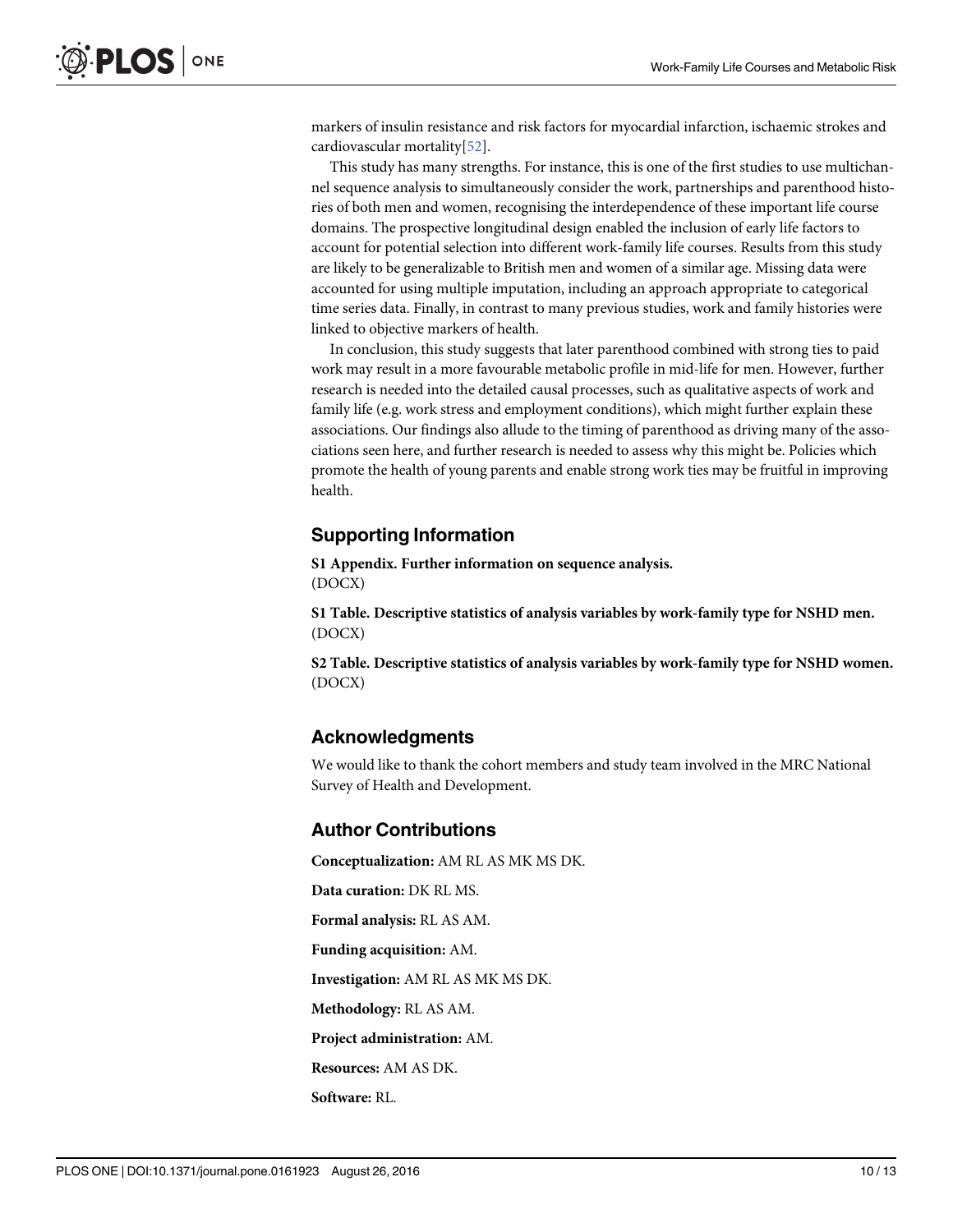<span id="page-10-0"></span>Supervision: AM.

Validation: AM RL AS MK MS DK.

Visualization: RL.

Writing – original draft: RL AM AS MK MS DK.

Writing – review & editing: AM RL AS MK MS DK.

#### References

- [1.](#page-0-0) McMunn A, Bartley M, Hardy R, Kuh D. Life course social roles and women's health in mid-life: causation or selection? J Epidemiol Community Health. 2006; 60: 484–489. PMID: [16698977](http://www.ncbi.nlm.nih.gov/pubmed/16698977)
- 2. McMunn A, Bartley M, Kuh D. Women's health in mid-life: Life course social roles and agency as quality. Soc Sci Med. 2006; 63: 1561–1572. PMID: [16698159](http://www.ncbi.nlm.nih.gov/pubmed/16698159)
- 3. Janzen B, Muhajarine N. Social role occupancy, gender, income adequacy, life stage and health: A longitudinal study of employed Canadian men and women. Soc Sci Med. 2003; 57: 1491–1503. PMID: [12927478](http://www.ncbi.nlm.nih.gov/pubmed/12927478)
- 4. Nordenmark M. Multiple Social Roles and Well-Being: A Longitudinal Test of the Role Stress Theory and the Role Expansion Theory. Acta Sociologica. 2004. pp. 115–126.
- 5. Sabbath EL, Guevara IM, Glymour MM, Berkman LF. Use of Life Course Work-Family Profiles to Predict Mortality Risk Among US Women. Am J Public Health. 2015; 105: e96–e102. doi: [10.2105/AJPH.](http://dx.doi.org/10.2105/AJPH.2014.302471) [2014.302471](http://dx.doi.org/10.2105/AJPH.2014.302471) PMID: [25713976](http://www.ncbi.nlm.nih.gov/pubmed/25713976)
- [6.](#page-0-0) Lacey RE, Stafford M, Sacker A, McMunn A. Work-family life courses and subjective wellbeing in the MRC National Survey of Health and Development (the 1946 British birth cohort). J Popul Ageing. 2015; doi: [10.1007/s12062-015-9126-y](http://dx.doi.org/10.1007/s12062-015-9126-y)
- [7.](#page-0-0) Johansson G, Huang Q, Lindfors P. A life-span perspective on women's careers, health, and wellbeing. Soc Sci Med. 2007; 65: 685–697. PMID: [17493728](http://www.ncbi.nlm.nih.gov/pubmed/17493728)
- [8.](#page-0-0) Hewitt B, Baxter J, Western M. Family, work and health: the impact of marriage, parenthood and employment on self-reported health of Australian men and women. J Sociol. 2006; 42: 61–78.
- [9.](#page-0-0) Pailhe A, Robette N, Solaz A. Work and family over the life course: a typology of French long-lasting couples using optimal matching. Longit Life Course Stud. 2013; 4: 196–217.
- [10.](#page-0-0) Schober P. The Parenthood Effect on Gender Inequality: Explaining the Change in Paid and Domestic Work When British Couples Become Parents. Eur Sociol Rev. 2013; 29: 74–85.
- [11.](#page-0-0) Janicki-Deverts D, Cohen S, Matthews KA, Cullen MR. History of unemployment predicts future elevations in C-reactive protein among male participants in the Coronary Artery Risk Development in Young Adults (CARDIA) Study. Ann Behav Med. 2008; 36: 176–85. doi: [10.1007/s12160-008-9056-5](http://dx.doi.org/10.1007/s12160-008-9056-5) PMID: [18784972](http://www.ncbi.nlm.nih.gov/pubmed/18784972)
- [12.](#page-0-0) McKee-Ryan F, Song Z, Wanberg C, Kinicki A. Psychological and physical well-being during unemployment: a meta-analytic study. Frankenhaeuser M, Lundberg U, Chesney M, editors. J Appl Psychol. Boston, MA: Springer US; 2005; 90: 53–76. PMID: [15641890](http://www.ncbi.nlm.nih.gov/pubmed/15641890)
- [13.](#page-1-0) Grundy EMD, Tomassini C. Marital history, health and mortality among older men and women in England and Wales. BMC Public Health. 2010; 10: 554. doi: [10.1186/1471-2458-10-554](http://dx.doi.org/10.1186/1471-2458-10-554) PMID: [20843303](http://www.ncbi.nlm.nih.gov/pubmed/20843303)
- [14.](#page-1-0) McFarland M, Hayward M, Brown D. I've got you under my skin: marital biography and biological risk. J Marriage Fam. 2013; 75: 363–380. PMID: [26078480](http://www.ncbi.nlm.nih.gov/pubmed/26078480)
- 15. Strohschein L, McDonough P, Monette G, Shao Q. Marital transitions and mental health: Are there gender differences in the short-term effects of marital status change? Soc Sci Med. 2005; 61: 2293–2303. PMID: [16099576](http://www.ncbi.nlm.nih.gov/pubmed/16099576)
- 16. Ebrahim S, Wannamethee G, McCallum A, Walker M, Shaper AG. Marital status, change in marital status, and mortality in middle-aged British men. Am J Epidemiol. 1995; 142: 834–842. PMID: [7572960](http://www.ncbi.nlm.nih.gov/pubmed/7572960)
- [17.](#page-1-0) Jaffe DH, Manor O, Eisenbach Z, Neumark YD. The Protective Effect of Marriage on Mortality in a Dynamic Society. Ann Epidemiol. 2007; 17: 540–547. PMID: [17434751](http://www.ncbi.nlm.nih.gov/pubmed/17434751)
- [18.](#page-1-0) Hardy R, Lawlor DA, Black S, Mishra GD, Kuh D. Age at birth of first child and coronary heart disease risk factors at age 53 years in men and women: British birth cohort study. J Epidemiol Community Health. 2009; 63: 99–105. doi: [10.1136/jech.2008.076943](http://dx.doi.org/10.1136/jech.2008.076943) PMID: [18782806](http://www.ncbi.nlm.nih.gov/pubmed/18782806)
- [19.](#page-1-0) Mirowsky J. Age at first birth, health, and mortality. J Health Soc Behav. 2005; 46: 32–50. PMID: [15869119](http://www.ncbi.nlm.nih.gov/pubmed/15869119)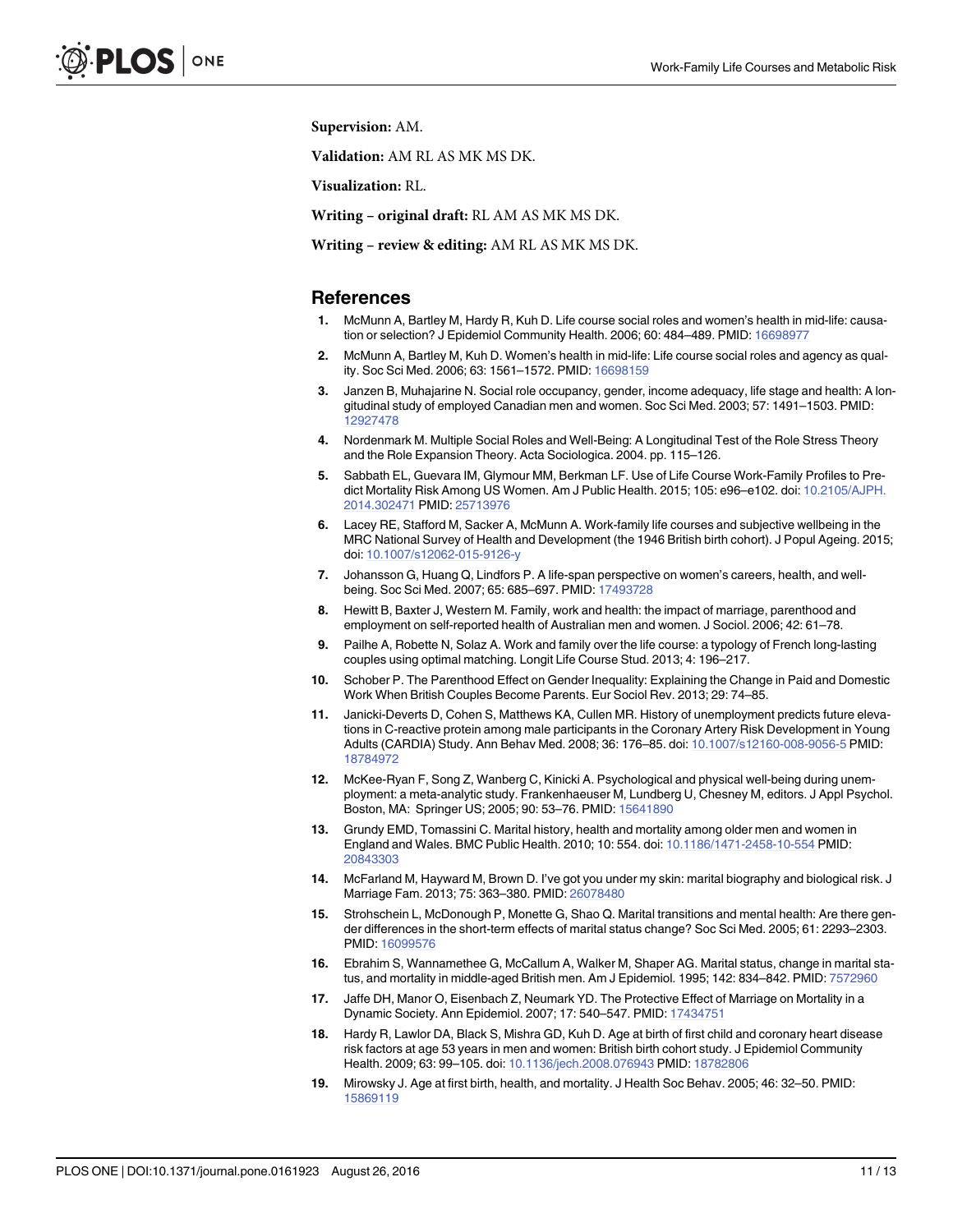- <span id="page-11-0"></span>[20.](#page-1-0) Lacey RE, Sacker A, Kumari M, Worts D, McDonough P, Booker CL, et al. Work-family life courses and markers of stress and inflammation in mid-life: evidence from the National Child Development Study. Int J Epidemiol. 2015; doi: [10.1093/ije/dyv205](http://dx.doi.org/10.1093/ije/dyv205)
- [21.](#page-1-0) Kostiainen E, Martelin T, Kestila L, Martikainen P, Koskinen S. Employee, Partner, and Mother: Woman's Three Roles and Their Implications for Health. J Fam Issues. 2009; 30: 1122–1150.
- [22.](#page-1-0) Björntorp P. Do stress reactions cause abdominal obesity and comorbidities? Obes Rev. 2001; 2: 73– 86. PMID: [12119665](http://www.ncbi.nlm.nih.gov/pubmed/12119665)
- [23.](#page-1-0) Kyrou I, Chrousos GP, Tsigos C. Stress, visceral obesity, and metabolic complications. Ann N Y Acad Sci. 2006; 1083: 77–110. doi: [10.1196/annals.1367.008](http://dx.doi.org/10.1196/annals.1367.008) PMID: [17148735](http://www.ncbi.nlm.nih.gov/pubmed/17148735)
- [24.](#page-1-0) Lahelma E, Arber S, Kivelä K, Roos E. Multiple roles and health among British and Finnish women: The influence of socioeconomic circumstances. Social Science and Medicine. 2002. pp. 727–740. PMID: [11999489](http://www.ncbi.nlm.nih.gov/pubmed/11999489)
- [25.](#page-1-0) Read S, Grundy E, Wolf DA. Fertility history, health, and health changes in later life: a panel study of British women and men born 1923–49. Popul Stud (NY). 2011; 65: 201–215.
- 26. Nomaguchi KM, Bianchi SM. Exercise Time: Gender Differences in the Effects of Marriage, Parenthood, and Employment. J Marriage Fam. 2004; 66: 413–430.
- [27.](#page-1-0) Little M, Handley E, Leuthe E, Chassin L. The impact of parenthood on alcohol consumption trajectories: Variations as a function of timing of parenthood, familial alcoholism, and gender. Dev Psychopathol. Cambridge University Press; 2009; 21: 661. doi: [10.1017/S0954579409000352](http://dx.doi.org/10.1017/S0954579409000352) PMID: [19338703](http://www.ncbi.nlm.nih.gov/pubmed/19338703)
- [28.](#page-1-0) Goldbourt U, Yaari S, Medalie JH. Isolated Low HDL Cholesterol As a Risk Factor for Coronary Heart Disease Mortality: A 21-Year Follow-up of 8000 Men. Arterioscler Thromb Vasc Biol. 1997; 17: 107– 113. PMID: [9012644](http://www.ncbi.nlm.nih.gov/pubmed/9012644)
- 29. Vazquez G, Duval S, Jacobs DR, Silventoinen K. Comparison of body mass index, waist circumference, and waist/hip ratio in predicting incident diabetes: a meta-analysis. Epidemiol Rev. 2007; 29: 115–28. PMID: [17494056](http://www.ncbi.nlm.nih.gov/pubmed/17494056)
- [30.](#page-1-0) Balkau B, Deanfield JE, Després J-P, Bassand J-P, Fox KAA, Smith SC, et al. International Day for the Evaluation of Abdominal Obesity (IDEA): a study of waist circumference, cardiovascular disease, and diabetes mellitus in 168,000 primary care patients in 63 countries. Circulation. 2007; 116: 1942–51. PMID: [17965405](http://www.ncbi.nlm.nih.gov/pubmed/17965405)
- [31.](#page-1-0) Kuh D, Pierce M, Adams J, Deanfield J, Ekelund U, Friberg P, et al. Cohort profile: updating the cohort profile for the MRC National Survey of Health and Development: a new clinic-based data collection for ageing research. Int J Epidemiol. 2011; 40: e1–9. doi: [10.1093/ije/dyq231](http://dx.doi.org/10.1093/ije/dyq231) PMID: [21345808](http://www.ncbi.nlm.nih.gov/pubmed/21345808)
- [32.](#page-1-0) Wadsworth M, Kuh D, Richards M, Hardy R. Cohort Profile: The 1946 National Birth Cohort (MRC National Survey of Health and Development). Int J Epidemiol. 2006; 35: 49–54. PMID: [16204333](http://www.ncbi.nlm.nih.gov/pubmed/16204333)
- [33.](#page-2-0) Skidmore PML, Hardy RJ, Kuh DJ, Langenberg C, Wadsworth MEJ. Birth Weight and Lipids in a National Birth Cohort Study. Arterioscler Thromb Vasc Biol. 2004; 24: 588–594. PMID: [14715646](http://www.ncbi.nlm.nih.gov/pubmed/14715646)
- [34.](#page-2-0) Cui JS, Hopper JL, Harrap SB. Antihypertensive treatments obscure familial contributions to blood pressure variation. Hypertension. 2003; 41: 207–10. PMID: [12574083](http://www.ncbi.nlm.nih.gov/pubmed/12574083)
- [35.](#page-2-0) Lesnard L. Setting Cost in Optimal Matching to Uncover Contemporaneous Socio-Temporal Patterns. Sociol Methods Res. 2010; 38: 389–419.
- [36.](#page-2-0) McMunn A, Lacey R, Worts D, McDonough P, Stafford M, Booker CL, et al. De-standardization and gender convergence in work-family life courses in Great Britain: a multi-channel sequence analysis. Adv Life Course Res. 2015; 26: 60–75.
- [37.](#page-3-0) Richards M, Abbott R, Collis G, Hackett P, Hotopf M, Kuh D, et al. Childhood mental health and life chances in post-war Britain. London: Sainsbury Centre for Mental Health; 2009.
- [38.](#page-3-0) Abraham WT, Russell D. Missing data: a review of current methods and applications in epidemiological research. Curr Opin Psychiatry. 2004; 17: 315–321.
- [39.](#page-4-0) Halpin B. Multiple imputation for life-course sequence data [Internet]. Limerick: University of Limerick; 2012. Available: http://www.academia.edu/2601453/Multiple\_Imputation\_for\_Life-Course\_Sequence [Data](http://www.academia.edu/2601453/Multiple_Imputation_for_Life-Course_Sequence_Data)
- [40.](#page-4-0) Von Hippel P. Regression with missing Ys: An improved strategy for analyzing multiply imputed data. Sociol Methodol. 2007; 37: 83–117.
- [41.](#page-4-0) StataCorp. Stata version 13.1. Texas: StataCorp LP; 2013.
- [42.](#page-7-0) Grundy E, Read S. Pathways from fertility history to later life health: results from analyses of the English Longitudinal Study of Ageing. Demogr Res. 2015; 32: 107–146.
- [43.](#page-7-0) Henretta JC. Early Childbearing, Marital Status, and Women's Health and Mortality after Age 50. J Health Soc Behav. 2007; 48: 254–266. PMID: [17982867](http://www.ncbi.nlm.nih.gov/pubmed/17982867)